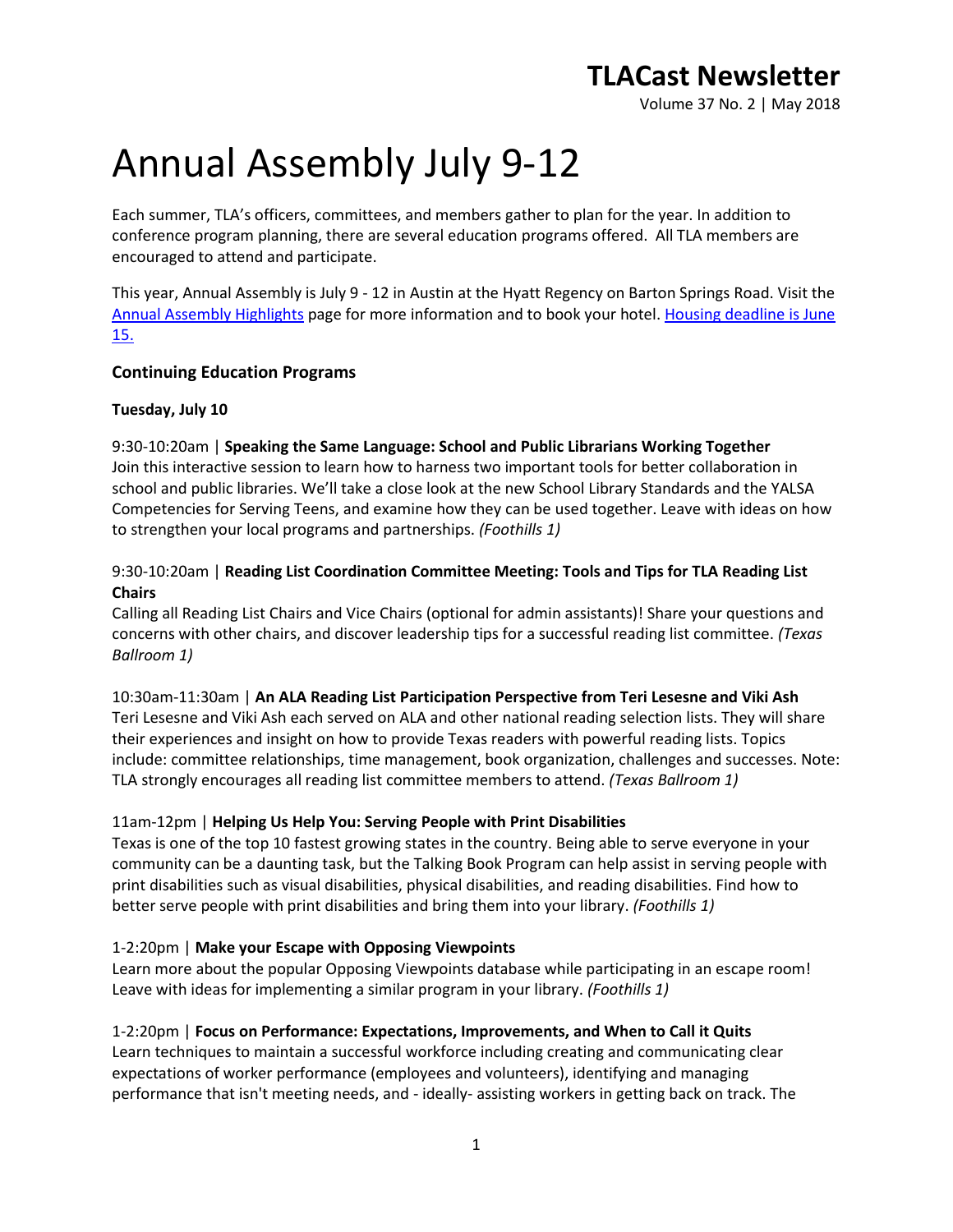Volume 37 No. 2 | May 2018

session also includes information on less-than-standard evaluations, disciplinary reviews, probation, and working with staff and HR to make the conscious decision to leave. *(Texas Ballroom 1)*

### 2:30-4:20pm | **LearningExpress: Resources for EVERY Library in Texas**

Discover how the LearningExpress database can improve the lives of members of your community. LearningExpress has testing and training resources for K-12 students, members of the public and college students. *(Foothills 1)*

### 2:30 - 4:20pm | **Effective Time Management**

Explore practical tools and action plans to help you take control of your professional and personal life. These tactics are designed to help you identify and prioritize daily activities. *(Texas Ballroom 1)*

### 5:30-6:45pm: **Hot Topic: Sunset for Texas State Library and Archives Commission**

State Librarian Mark Smith and Assistant Librarian Gloria Meraz will provide an update on TSLAC's Sunset Review Process. Hear the latest news and learn what opportunities exist to add your voice to this important state review.

### **Wednesday, July 11**

9:30am – 4:30pm | **Visit with Exhibitors** | Texas Ballroom Foyer

### 10 - 11am | **First Look at the New and Improved txla.org**

Representatives from Monkee-Boy, the web development company working on the new TLA website, will give an overview of the development process, findings, and will unveil the preliminary design for txla.org. We will also discuss the timeline for launch and content migration.

### Noon – 1:20pm | **All Assembly Luncheon**

TLA President Jennifer LaBoon invites you to join her and a guest speaker for a Dutch-treat lunch. Ticket price is \$37 and preregistration is required.

4 – 5pm | **Update on the TLA Strategic Plan** | Texas Ballroom 3

*Thank you to our Annual Assembly sponsor, [Gale, a Cengage Company.](https://www.gale.com/)*

## TLA 2018 Conference Wrap Up

A record number of library professionals convened in Dallas April 3 – 6 for the 2018 TLA Annual Conference. With 7,385 people in attendance, TLA 2018 surpassed the past two years' events, reflecting the vital library market and profession.

"This was the best TLA I've attended in quite some time. The programs were well vetted and appealed across the board to library professionals."

This year's conference inspired the profession by assembling the best minds, and igniting a passion for community involvement and transformation. More than 462 education sessions and programs presented by 875 leaders, policy experts, authors and innovators from Texas and beyond equipped participants for success. Twenty-six Hands-On Labs; an Innovation Lab with stage presentations, demo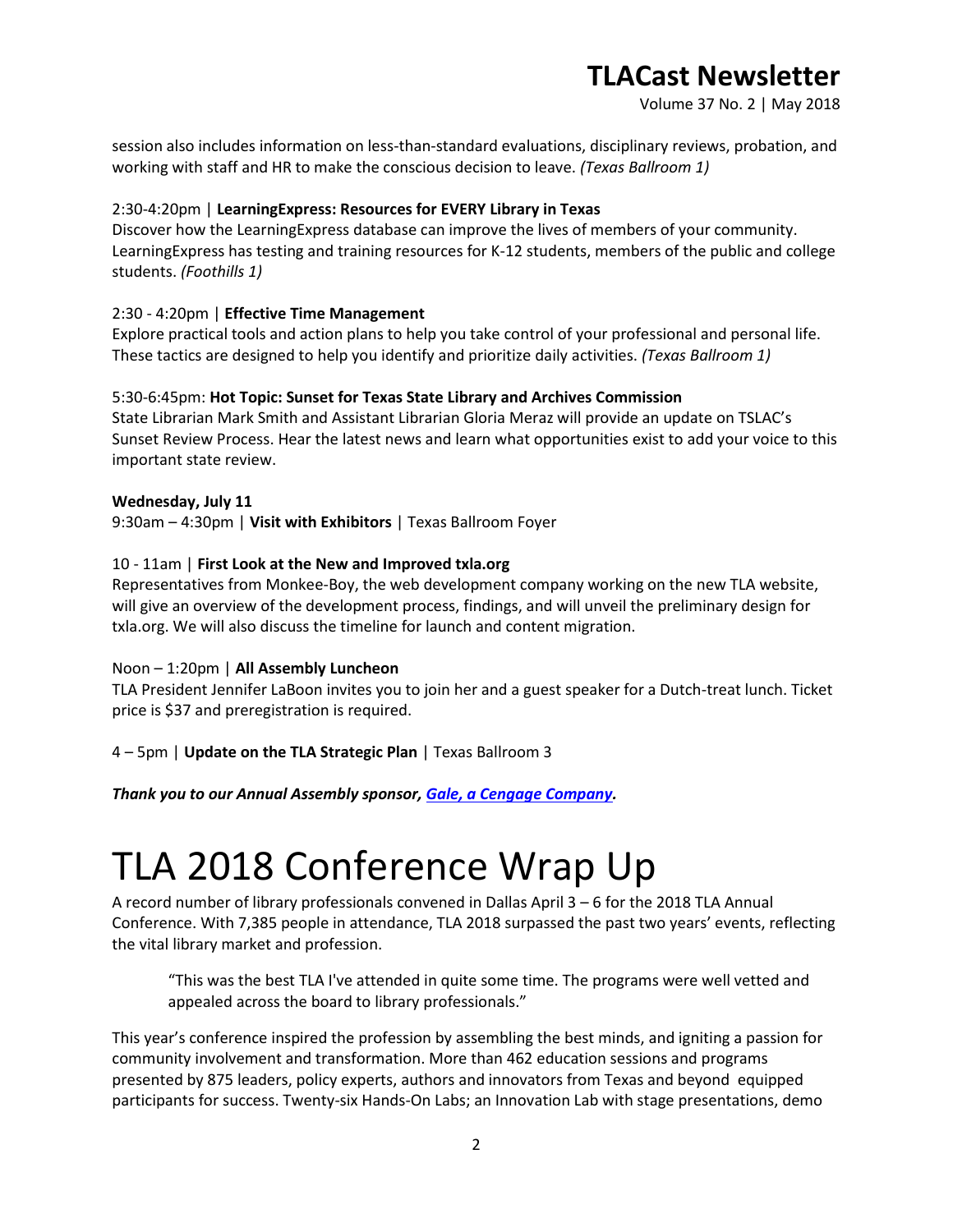Volume 37 No. 2 | May 2018

tables, and robotics arenas in the Exhibit Hall; and approximately 30 maker table demonstrations put the latest gizmos, gadgets, apps, and useful tech tools in attendees' hands.

"The sessions were excellent this year. I had no trouble finding sessions that addressed needs I have right now in my library. My only problem was picking which session to attend out of many."

457 exhibitors filled a 150,000 square- foot Exhibit Hall showcasing a huge array of products and services for all types of libraries – school, public, academic and special. And it's not a TLA conference without a fantastic line up of authors and illustrators; this year more than 200 signed in 13 aisles in the Authors Area, as well as in exhibit booths throughout the hall.

"There was such a variety of presentations, great technology and exhibits, and so many opportunities for engagement at TLA this year."

Thank you to all of the participants, sponsors, speakers, volunteers, and exhibitors for making the 2018 TLA Annual Conference an outstanding success! We'll see you next year in Austin for TLA 2019, April 15  $-18.$ 

### **Post-Conference Survey Deadline June 1**

Please take a few minutes to complete the [2018 post-conference survey.](https://www.surveymonkey.com/r/2018-TLA-Annual-Conference-Survey) Your feedback helps us continually improve the conference. The survey is availabl[e online](https://www.surveymonkey.com/r/2018-TLA-Annual-Conference-Survey) and in th[e mobile app](http://www.txla.org/news/2018/02/the-tla-app-is-now-available) under "Survey." The survey closes at 5pm on Friday, June 1.

### **Conference Continuing Education Certificates**

Continuing Education credit certificates are available for attendees to print at their convenience. See the [instructions for printing,](http://www.txla.org/conference-CE) or log in directly to the [Conference Continuing Education Credit Form](https://secure.txla.org/secure/forms/cpemenu.asp) to print your CE certificates.

## TLA NEWS

### **2018 TLA Awards**

Congratulations to all of the individuals, institutions, and projects that were nominated for TLA Awards this year. The work that librarians are doing and the difference you each make in our communities in hundreds of ways is truly inspiring.

The winners of TLA's 2018 association-wide awards are:

- **.** Distinguished Service Award: [Maribel Castro](http://www.txla.org/sites/tla/files/groups/awards/docs/Distinguished%20Service%20Award%20Press%20Release%202018.pdf)
- Libraries Change Communities: [Cate Brooks Sweeney,](http://www.txla.org/sites/tla/files/groups/awards/docs/Libraries%20Change%20Communities%20Award%20Press%20Release%202018.pdf) *Bee Cave Library*
- Librarian of the Year: [Jennifer Coffey,](http://www.txla.org/sites/tla/files/groups/awards/docs/Librarian%20of%20the%20Year%20Award%20Press%20Release%202018.pdf) *Pflugerville Public Library*
- **.** Lifetime Achievement: [Dr. Carol Black](http://www.txla.org/sites/tla/files/groups/awards/docs/Lifetime%20Achievement%20Award%20Press%20Release%202018.pdf)
- **•** Outstanding Services to Libraries: [John Erickson](http://www.txla.org/sites/tla/files/groups/awards/docs/Outstanding%20Services%20to%20Libraries%20Award%20Press%20Release%202018.pdf)
- Wayne Williams Library Project of the Year: [Dunbar Library,](http://www.txla.org/sites/tla/files/groups/awards/docs/Wayne%20Williams%20Library%20Project%20of%20the%20Year%20Award%20Press%20Release%202018.pdf) *San Angelo*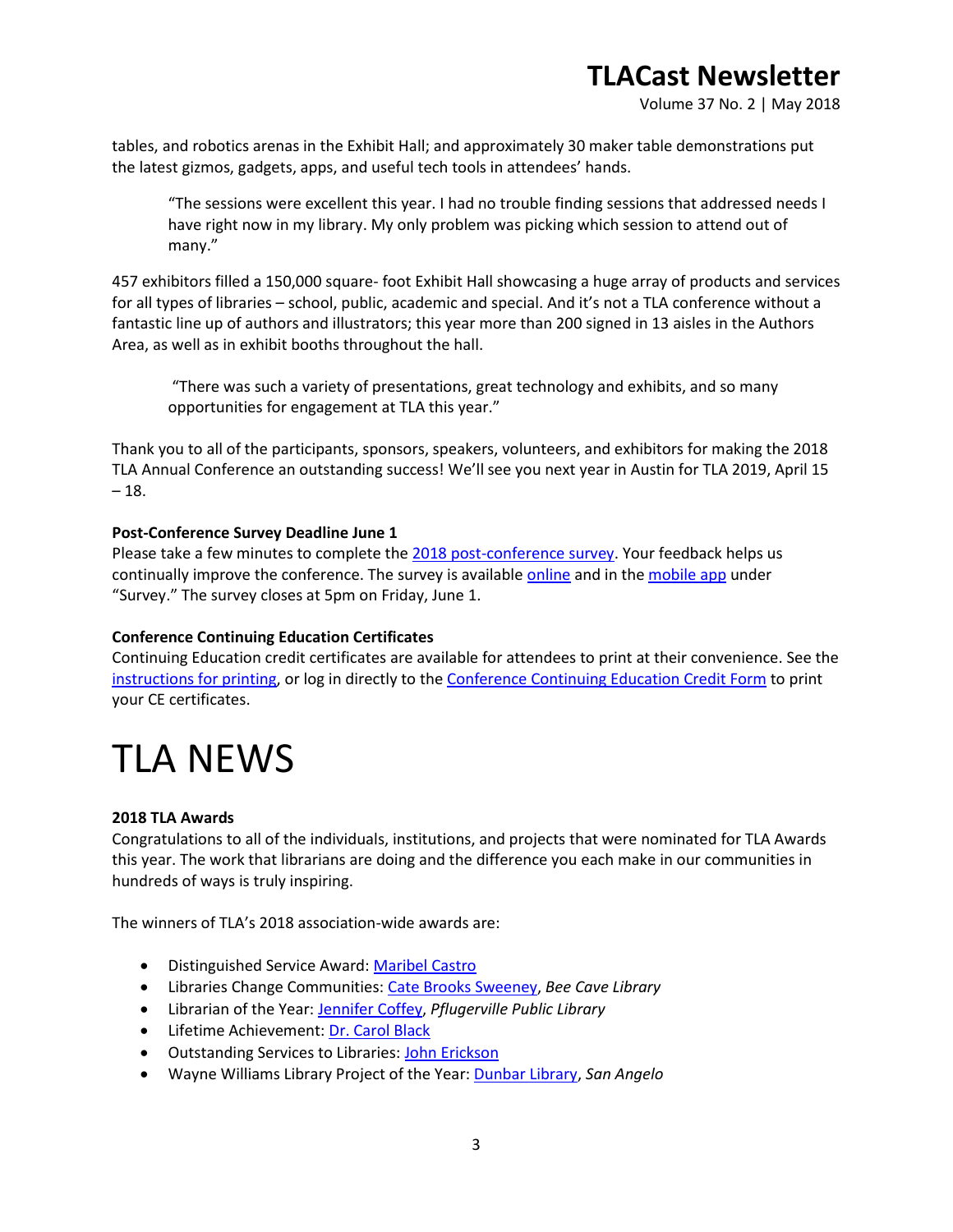Volume 37 No. 2 | May 2018

TLA's awards program which includes not only the association-wide awards, but unit awards, is an opportunity to say, "Thank You!" and celebrate the best of Texas libraries.

### **TLA Invites You to Take Your Leadership to the Next Level**

Successful library leaders know the importance of not only managing teams, but inspiring others, setting purposeful goals, executing strategic visions, and creating cultures of excellence.

Join TLA July 29 to August 2 at the [2018 Executive Leadership Immersion](http://www.txla.org/executive-leadership) at the Hyatt Regency Lost Pines Resort (Austin area). This program is an intensive learning experience designated to challenge your current perceptions about leadership and the values that shape it, and encourage you to think and lead differently. Space is limited an[d applications](http://www.txla.org/executive-leadership) are being accepte[d online](http://txla.org/executive-leadership) through **June 30**.

### **2019 Program Submission**

To propose a program for the 2019 TLA Annual Conference, please use th[e online form.](http://www.txla.org/submit-your-conference-program-proposals) Proposals must be submitted by June 20.

### **Corporate Members**

We thank our [corporate members](http://www.txla.org/cm) for their investment in TLA and Texas libraries.

# CONTINUING EDUCATION

*All webinars are FREE to TLA members. Visit the [TLA Continuing Education](http://www.txla.org/CE) web page for more information.* 

June 7 | 1-2pm

**Introduction to Providing Information & Directional Reference 2018**

*(Part of the series A-Z: Essential Training for Your Library Team)*

Libraries deal with information. This webinar covers information desk and circulation desk services and resources. Learn about the basics of selecting and recording data to document interactions, identification of different types of questions and answers, scripts for patron interviews, techniques for moving patrons among public service desks, basic vs. advanced reader's advisory, and delivering information and reference through online, digital and virtual services. These skills are the pillars of the library profession. [REGISTER](https://secure.txla.org/secure/forms/mtgLogin.asp)

July 18 |1-2pm

### **Supervising, Managing, and Leading for Library Specialists**

*(Part of the series A-Z: Essential Training for Your Library Team)*

Library staff may find themselves responsible for coordinating, supervising, or managing other staff or volunteers with little or no training. Discover the differences in these levels of oversight as well as the differences between management and leadership. Learn how to build your skillset toward the roles you want, and how to find best practices for your situation. [REGISTER](https://secure.txla.org/secure/forms/mtgLogin.asp)

August 15 | 1-2pm **Most Unique Services in Today's Libraries**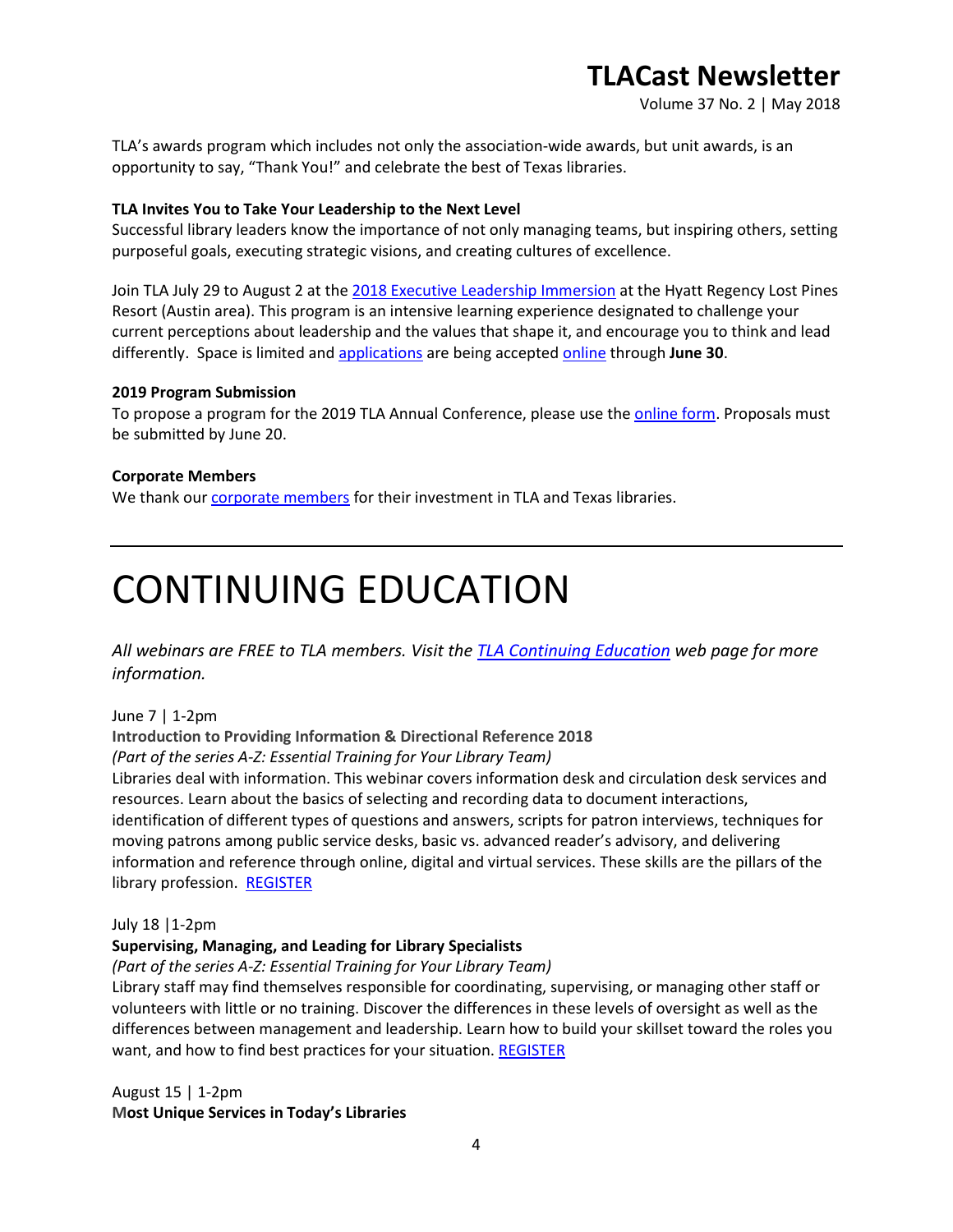Volume 37 No. 2 | May 2018

#### *(Part of the series A-Z: Essential Training for Your Library Team)*

Libraries feature many cutting-edge services for a wide variety of constituents! In addition to technology incubation, business support, public training, and health and social services, some libraries circulate tools, electronics, artwork, bicycles, even pets. Hear the best practices associated with new and unusual services in libraries and why your institution might consider these additions. Participants are encouraged to share their library's special services prior to the webinar. [REGISTER](https://secure.txla.org/secure/forms/mtgLogin.asp)

#### September 12 | 1-2pm

### *(Part of the series A-Z: Essential Training for Your Library Team)*

### **Cataloging and Technical Services Roles and Responsibilities**

Specialists in Technical Services are the mainstay of many acquisitions and cataloging services in libraries. Explore these systems, from purchasing and preparation to Dewey Decimal and Library of Congress classification. Learn the unique organizational schematics for local needs such as genealogy, media, government documents, and realia. [REGISTER](https://secure.txla.org/secure/forms/mtgLogin.asp)

## LIBRARY NEWS

#### **The Estela and Raúl Mora Award**

Applications are now being accepted for the Estela and Raúl Mora Award. The award, which was established by author and poet Pat Mora and her siblings in honor of their parents, recognizes outstanding schools and programs that celebrate Children's Day, Book Day (Día) as a way of connecting all children to book joy and promoting literacy year round. The deadline for submissions is June 30. The winner will be announced in September. Guidelines and the online application are available on the [Celebrate Día](https://firstbook.org/CelebrateDia/) website.

#### **Texas Library Receives National Honor**

Georgetown Public Library was one of 10 recipients of the 2018 National Medal for Museum and Library [Service](https://georgetown.org/2018/05/01/georgetown-public-library-wins-national-medal/) from the Institute of Museum and Library Services. This is the nation's highest honor given to museums and libraries that make significant and exceptional contributions to their communities. "Winning the 2018 IMLS National Medal is truly an honor for our library and community," Georgetown Public Library Director Eric Lashley said. "It is rewarding for our staff, volunteers, and community partners to be recognized at the national level for our efforts to engage, enlighten, and empower our community."

#### **UFOs in The Valley**

Dustin Michael Sekula Memorial Library in Edinburg hosted the 7<sup>th</sup> Annual Out of this World UFO Festival & Conference in April. The conference featured an amazing line up of speakers, including Travis Walton, whose real-life abduction story inspired the movie, "Fire in the Sky," and Nick Pope, a UFO researcher from the UK who is a frequent guest on the Ancient Aliens TV show.

#### **Grants Available for Public School Libraries Damage by Natural Disaster**

Dollar General, in collaboration with the American Library Association, American Association of School Librarians and the National Education Association, is sponsoring a school library disaster relief fund for public school libraries in states served by Dollar General. Beyond Words, the school library relief fund will provide grants to public schools whose school library program has been affected by a disaster.